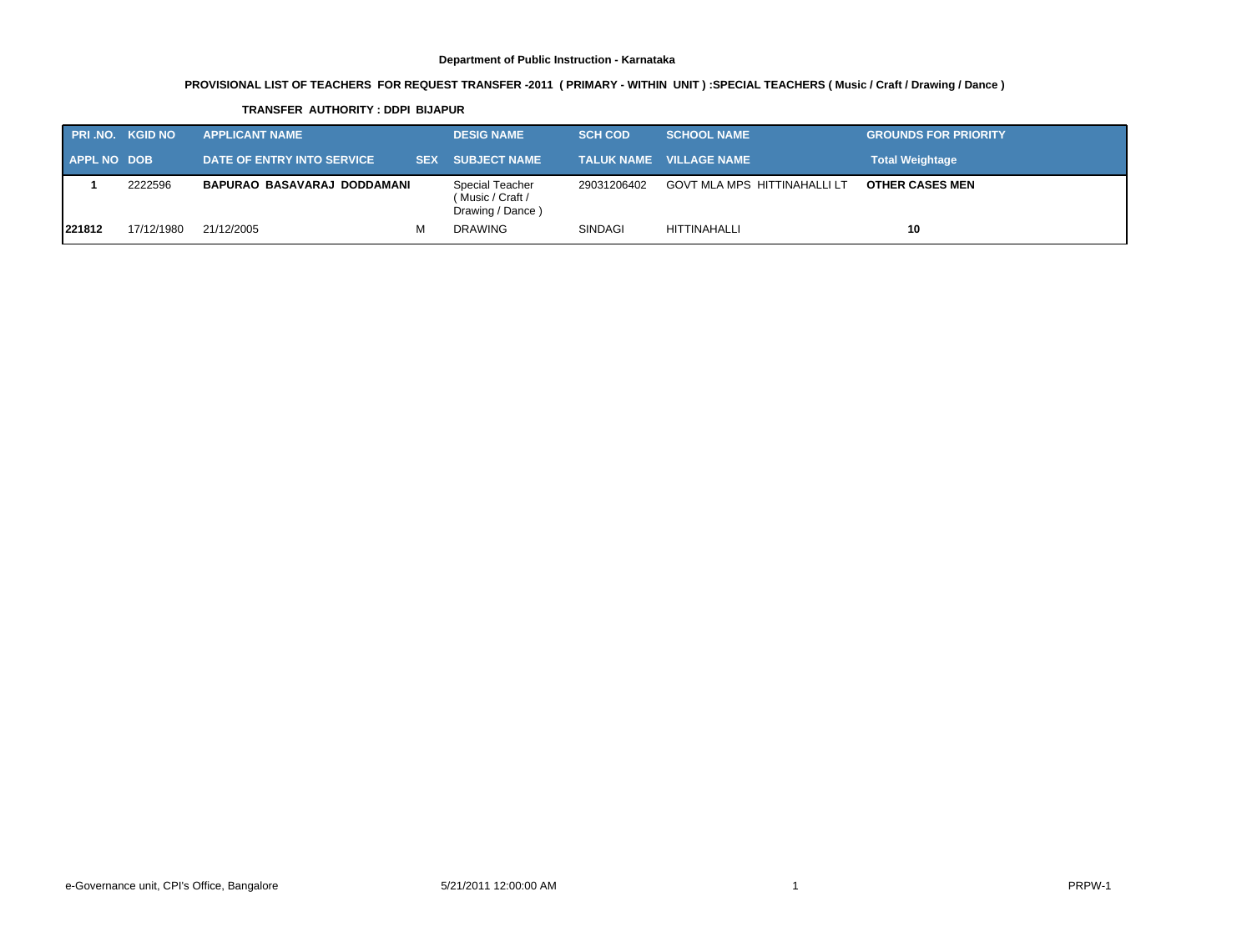# **PROVISIONAL LIST OF TEACHERS FOR REQUEST TRANSFER -2011 ( PRIMARY - WITHIN UNIT ) :SPECIAL TEACHERS ( Music / Craft / Drawing / Dance )**

#### **TRANSFER AUTHORITY : DDPI GULBARGA**

| <b>PRI.NO. KGID NO</b> |            | <b>APPLICANT NAME</b>      | <b>DESIG NAME</b>                                       | <b>SCH COD</b> | <b>SCHOOL NAME</b>             | <b>GROUNDS FOR PRIORITY</b> |
|------------------------|------------|----------------------------|---------------------------------------------------------|----------------|--------------------------------|-----------------------------|
| <b>APPL NO DOB</b>     |            | DATE OF ENTRY INTO SERVICE | <b>SEX SUBJECT NAME</b>                                 |                | <b>TALUK NAME VILLAGE NAME</b> | <b>Total Weightage</b>      |
|                        | 2007702    | <b>NAGANNA</b>             | Special Teacher<br>(Music / Craft /<br>Drawing / Dance) | 29040115901    | GNHPS SHARAN NAGAR ALAND       | <b>OTHER CASES MEN</b>      |
| 139579                 | 01/01/1964 | 26/07/2005                 | <b>MUSIC</b>                                            | <b>ALAND</b>   | WARD NO 8                      |                             |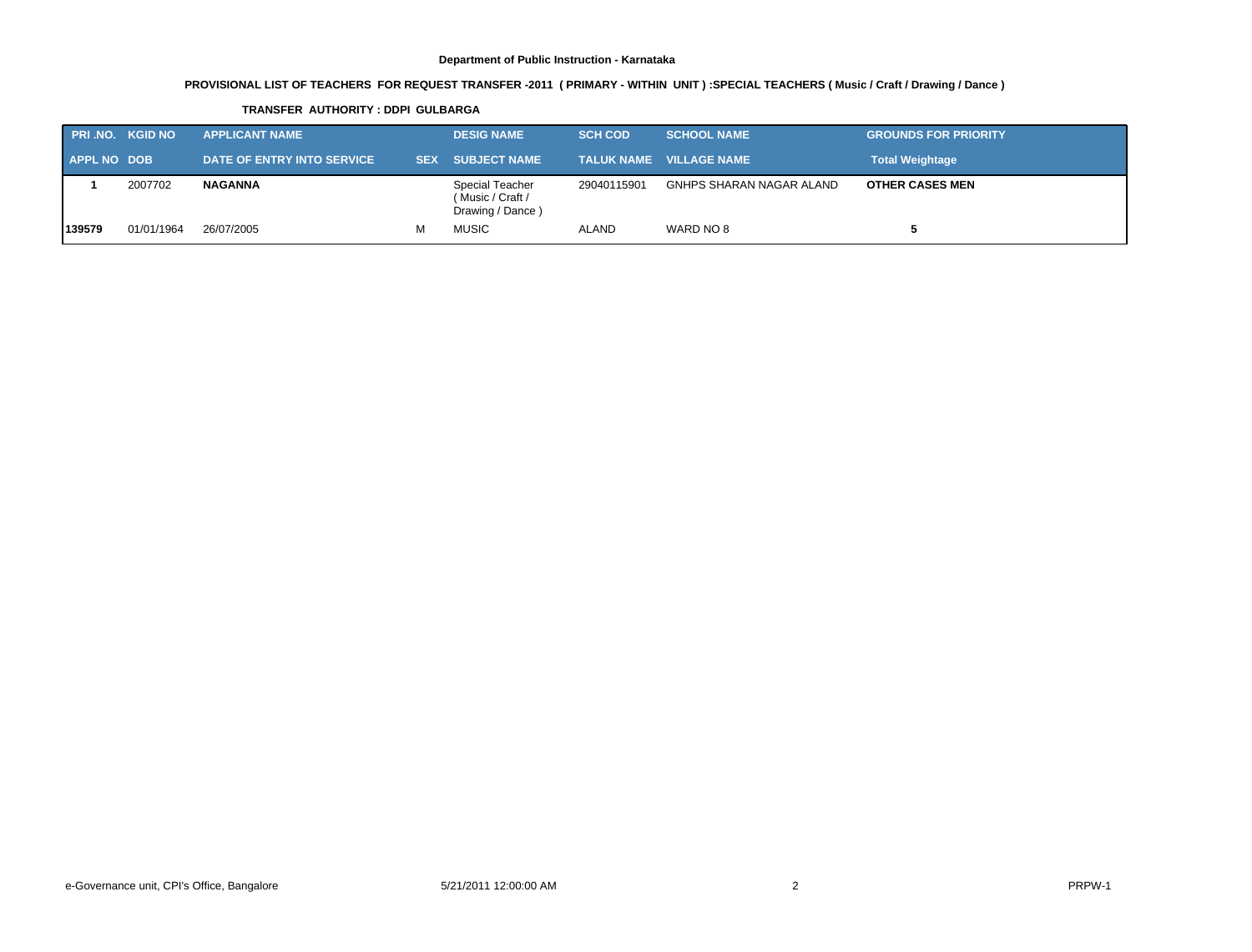# **PROVISIONAL LIST OF TEACHERS FOR REQUEST TRANSFER -2011 ( PRIMARY - WITHIN UNIT ) :SPECIAL TEACHERS ( Music / Craft / Drawing / Dance )**

#### **TRANSFER AUTHORITY : DDPI BIDAR**

| <b>PRI.NO. KGID NO</b> |            | <b>APPLICANT NAME</b>             | <b>DESIG NAME</b>                                       | <b>SCH COD</b> | <b>SCHOOL NAME</b>             | <b>GROUNDS FOR PRIORITY</b>          |
|------------------------|------------|-----------------------------------|---------------------------------------------------------|----------------|--------------------------------|--------------------------------------|
| <b>APPL NO DOB</b>     |            | <b>DATE OF ENTRY INTO SERVICE</b> | <b>SEX SUBJECT NAME</b>                                 |                | <b>TALUK NAME VILLAGE NAME</b> | <b>Total Weightage</b>               |
|                        | 1987976    | <b>HUMERA YASMEEN</b>             | Special Teacher<br>(Music / Craft /<br>Drawing / Dance) | 29050505604    | <b>GOVT MPS MANNAEKHELI</b>    | <b>HUSBAND OR WIFE IN GOVERNMENT</b> |
| 225185                 | 04/02/1984 | 15/06/2005                        | <b>DRAWING</b>                                          | HUMNABAD       | MANNAEKHELLI                   | 10                                   |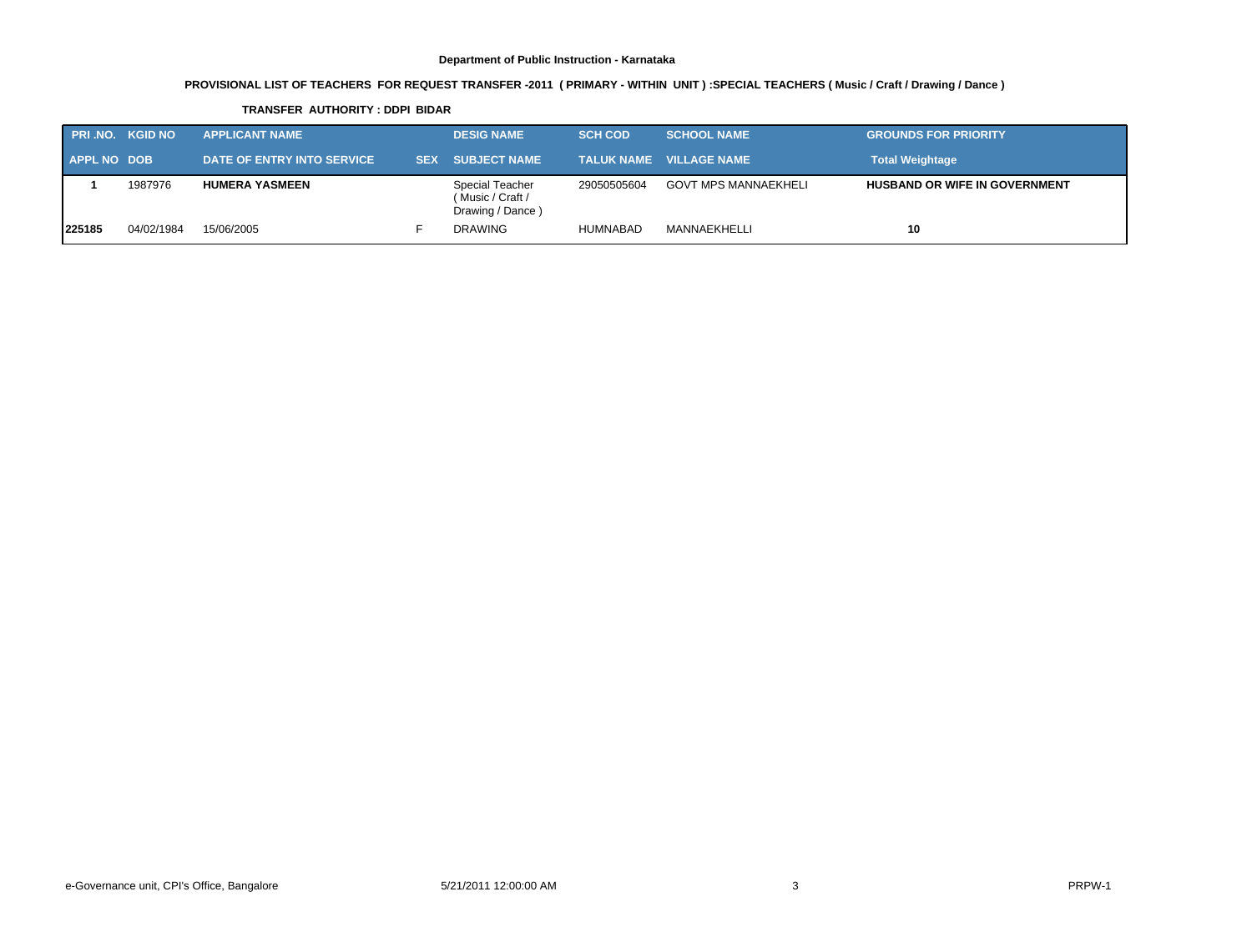# **PROVISIONAL LIST OF TEACHERS FOR REQUEST TRANSFER -2011 ( PRIMARY - WITHIN UNIT ) :SPECIAL TEACHERS ( Music / Craft / Drawing / Dance )**

| <b>PRI.NO. KGID NO</b> |            | <b>APPLICANT NAME</b>            |            | <b>DESIG NAME</b>                                       | <b>SCH COD</b>    | <b>SCHOOL NAME</b>      | <b>GROUNDS FOR PRIORITY</b> |
|------------------------|------------|----------------------------------|------------|---------------------------------------------------------|-------------------|-------------------------|-----------------------------|
| <b>APPL NO DOB</b>     |            | DATE OF ENTRY INTO SERVICE.      | <b>SEX</b> | <b>SUBJECT NAME</b>                                     | <b>TALUK NAME</b> | <b>VILLAGE NAME</b>     | <b>Total Weightage</b>      |
|                        | 1945407    | VANAJA TILAVALLI                 |            | Special Teacher<br>(Music / Craft /<br>Drawing / Dance) | 29060121101       | <b>GGMHPS DEVADURGA</b> | <b>OTHER CASES WOMEN</b>    |
| 014242                 | 22/07/1970 | 13/06/2005                       | F.         | <b>MUSIC</b>                                            | <b>DEVADURGA</b>  | WARD 6                  | 10                          |
| 2                      | 1945502    | <b>SHARANABASAPPA M BAJANTRI</b> |            | Special Teacher<br>(Music / Craft /<br>Drawing / Dance) | 29060613801       | <b>GHPS SIRWAR</b>      | <b>OTHER CASES MEN</b>      |
| 011856                 | 20/06/1975 | 07/07/2005                       | м          | <b>MUSIC</b>                                            | MANVI             | <b>SIRWAR</b>           | 10                          |

#### **TRANSFER AUTHORITY : DDPI RAICHUR**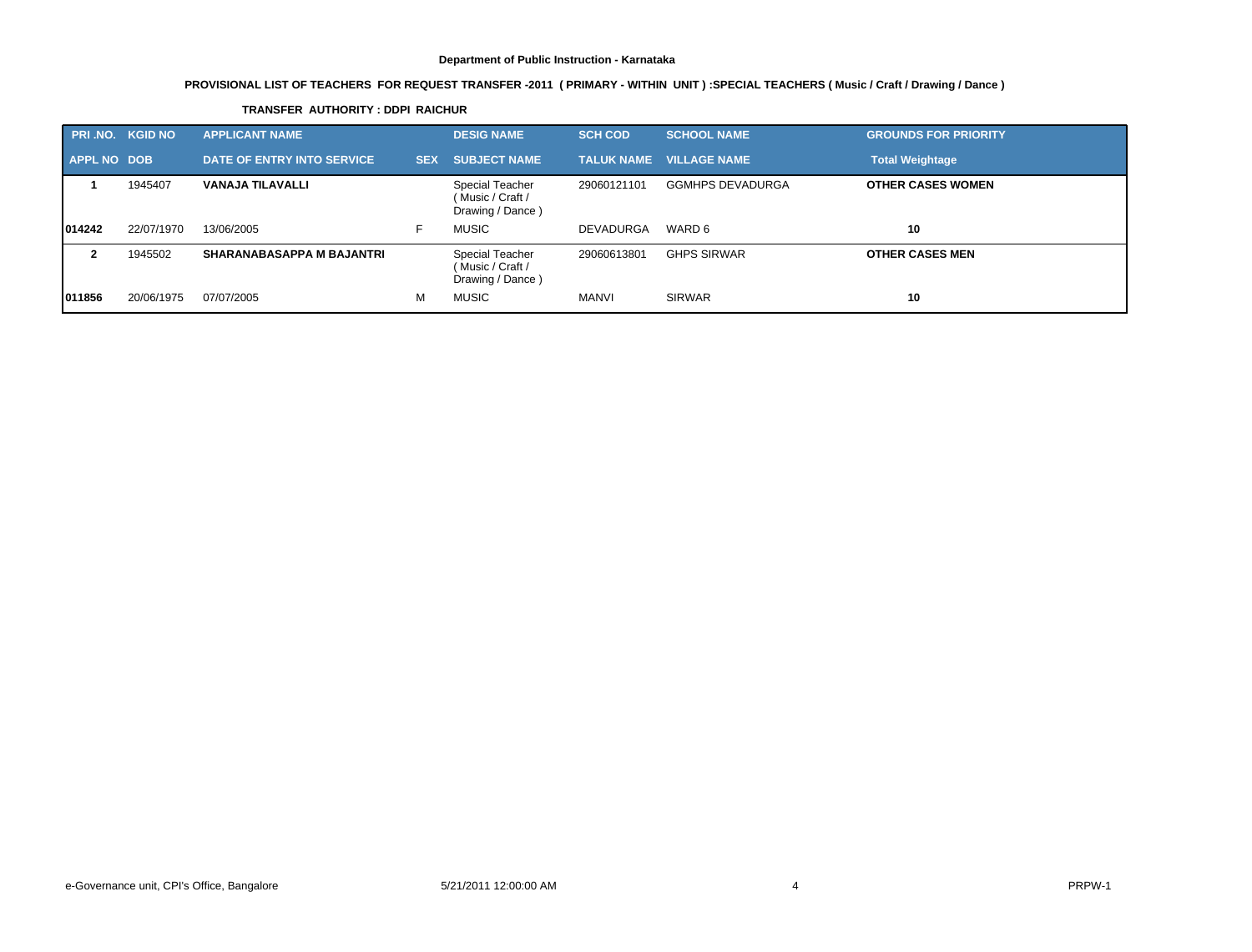# **PROVISIONAL LIST OF TEACHERS FOR REQUEST TRANSFER -2011 ( PRIMARY - WITHIN UNIT ) :SPECIAL TEACHERS ( Music / Craft / Drawing / Dance )**

#### **TRANSFER AUTHORITY : DDPI KOPPAL**

| <b>PRI.NO. KGID NO</b> |            | <b>APPLICANT NAME</b>      | <b>DESIG NAME</b>                                       | <b>SCH COD</b> | <b>SCHOOL NAME</b>                  | <b>GROUNDS FOR PRIORITY</b>                |
|------------------------|------------|----------------------------|---------------------------------------------------------|----------------|-------------------------------------|--------------------------------------------|
| <b>APPL NO DOB</b>     |            | DATE OF ENTRY INTO SERVICE | <b>SEX SUBJECT NAME</b>                                 |                | <b>TALUK NAME __ VILLAGE NAME *</b> | <b>Total Weightage</b>                     |
|                        | 1979255    | YAMANOORAPPA               | Special Teacher<br>(Music / Craft /<br>Drawing / Dance) | 29070908102    | GMHPS KUKANUR                       | <b>HUSBAND AND WIFE BOTH IN GOVERNMENT</b> |
| 1059808                | 10/10/1977 | 14/07/2005                 | <b>MUSIC</b>                                            | YELBURGA       | <b>KUKANOOR</b>                     | 10                                         |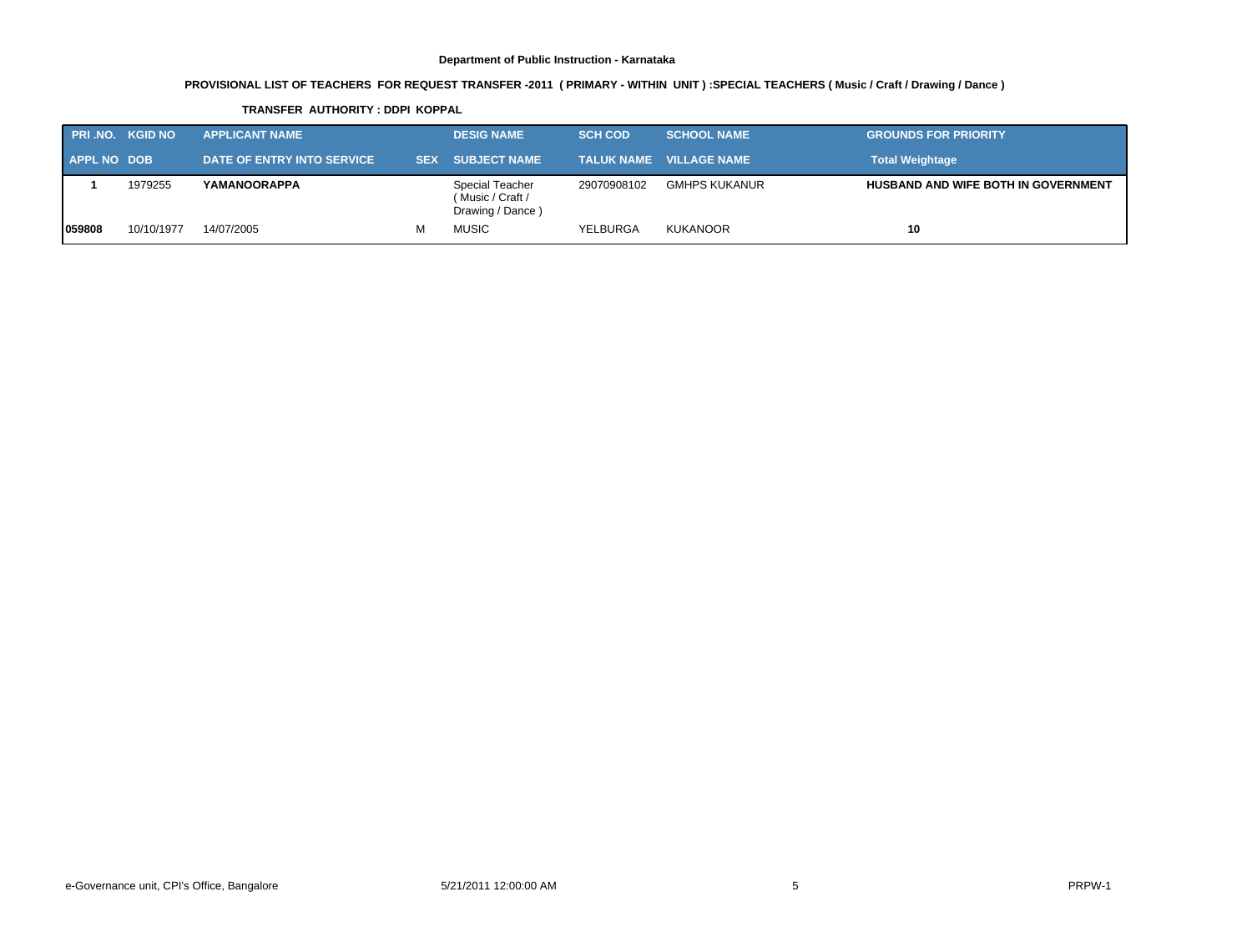# **PROVISIONAL LIST OF TEACHERS FOR REQUEST TRANSFER -2011 ( PRIMARY - WITHIN UNIT ) :SPECIAL TEACHERS ( Music / Craft / Drawing / Dance )**

#### **TRANSFER AUTHORITY : DDPI DHARWAD**

| <b>PRI.NO. KGID NO</b> |            | <b>APPLICANT NAME</b>                               |   | <b>DESIG NAME</b>                                       | <b>SCH COD</b> | <b>SCHOOL NAME</b>             | <b>GROUNDS FOR PRIORITY</b>              |
|------------------------|------------|-----------------------------------------------------|---|---------------------------------------------------------|----------------|--------------------------------|------------------------------------------|
| <b>APPL NO DOB</b>     |            | DATE OF ENTRY INTO SERVICE                          |   | <b>SEX SUBJECT NAME</b>                                 |                | <b>TALUK NAME VILLAGE NAME</b> | <b>Total Weightage</b>                   |
|                        | 1359435    | <b>WALI MOHUMMAD DAVOOD SAHEB</b><br><b>DHARWAD</b> |   | Special Teacher<br>(Music / Craft /<br>Drawing / Dance) | 29090204806    | HPS GOKUL                      | <b>PHISICALLY HANDICAPPED (&gt; 40%)</b> |
| 231946                 | 22/05/1960 | 02/11/1988                                          | М | <b>DRAWING</b>                                          | HUBLI          | WARD NO.37                     | 11                                       |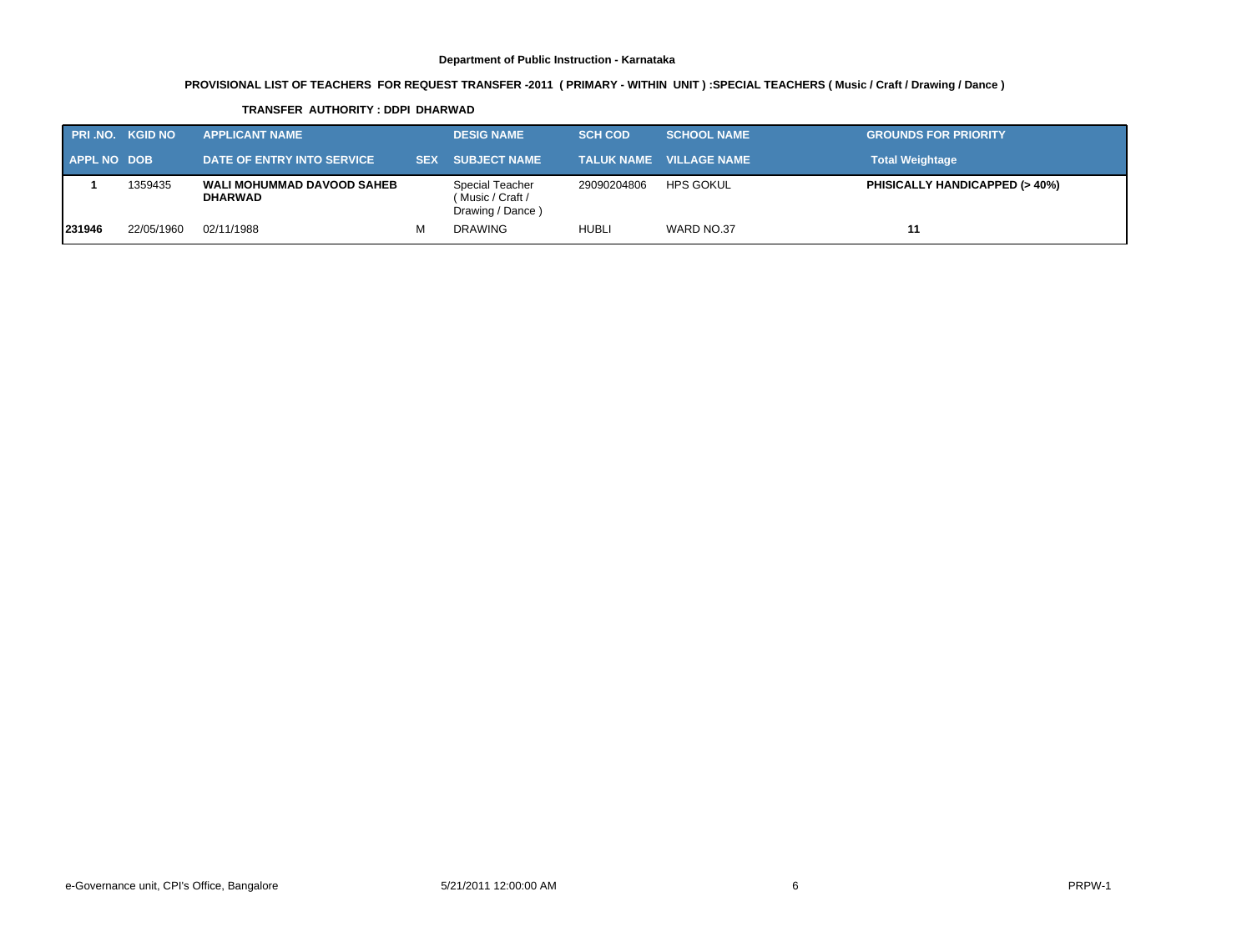# **PROVISIONAL LIST OF TEACHERS FOR REQUEST TRANSFER -2011 ( PRIMARY - WITHIN UNIT ) :SPECIAL TEACHERS ( Music / Craft / Drawing / Dance )**

#### **TRANSFER AUTHORITY : DDPI HAVERI**

| <b>PRI.NO. KGID NO</b> |            | <b>APPLICANT NAME</b>          |   | <b>DESIG NAME</b>                                       | <b>SCH COD</b>  | <b>SCHOOL NAME</b>             | <b>GROUNDS FOR PRIORITY</b> |
|------------------------|------------|--------------------------------|---|---------------------------------------------------------|-----------------|--------------------------------|-----------------------------|
| <b>APPL NO DOB</b>     |            | DATE OF ENTRY INTO SERVICE     |   | SEX SUBJECT NAME                                        |                 | <b>TALUK NAME VILLAGE NAME</b> | <b>Total Weightage</b>      |
|                        | 2252650    | <b>BASAVARAJ B GUDIHINDLAR</b> |   | Special Teacher<br>(Music / Craft /<br>Drawing / Dance) | 29111416103     | <b>GMLA MPS RANNEBENNUR</b>    | <b>OTHER CASES MEN</b>      |
| 146796                 | 05/05/1976 | 13/07/2005                     | м | <b>DRAWING</b>                                          | RANNEBENNU<br>R | RANEBENNUR WARD NO 23          |                             |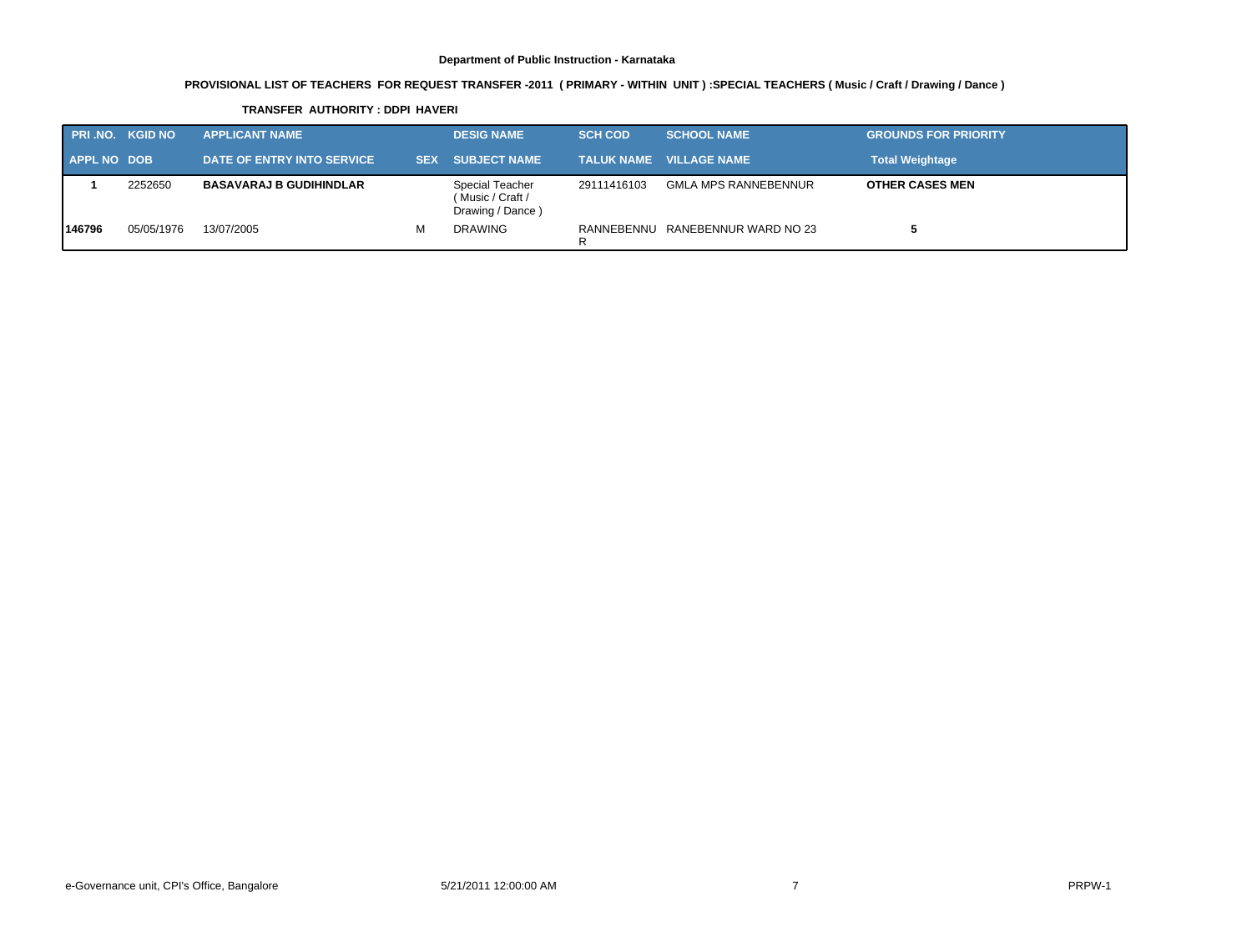# **PROVISIONAL LIST OF TEACHERS FOR REQUEST TRANSFER -2011 ( PRIMARY - WITHIN UNIT ) :SPECIAL TEACHERS ( Music / Craft / Drawing / Dance )**

#### **TRANSFER AUTHORITY : DDPI DAVANAGERE**

| <b>PRI.NO. KGID NO</b> |            | <b>APPLICANT NAME</b>      | <b>DESIG NAME</b>                                       | <b>SCH COD</b> | <b>SCHOOL NAME</b>             | <b>GROUNDS FOR PRIORITY</b> |
|------------------------|------------|----------------------------|---------------------------------------------------------|----------------|--------------------------------|-----------------------------|
| <b>APPL NO DOB</b>     |            | DATE OF ENTRY INTO SERVICE | <b>SEX SUBJECT NAME</b>                                 |                | <b>TALUK NAME VILLAGE NAME</b> | <b>Total Weightage</b>      |
|                        | 2002617    | <b>LALITHAMMA M P</b>      | Special Teacher<br>(Music / Craft /<br>Drawing / Dance) | 29140110701    | MHPS - KAGATURU                | <b>OTHER CASES WOMEN</b>    |
| 1055753                | 15/12/1980 | 02/08/2005                 | <b>DRAWING</b>                                          | CHANNAGIRI     | KAGATURU                       | 10                          |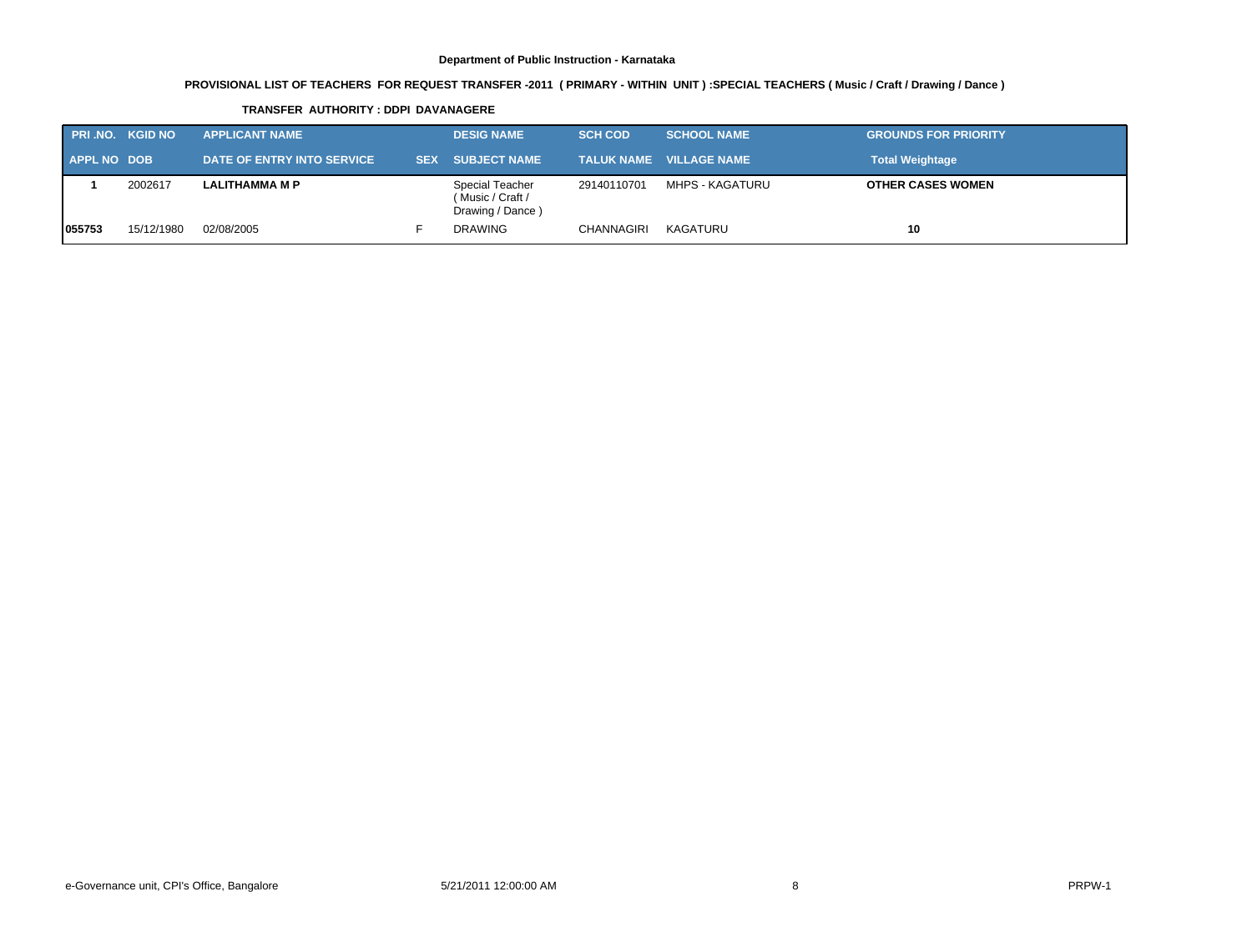# **PROVISIONAL LIST OF TEACHERS FOR REQUEST TRANSFER -2011 ( PRIMARY - WITHIN UNIT ) :SPECIAL TEACHERS ( Music / Craft / Drawing / Dance )**

#### **TRANSFER AUTHORITY : DDPI SHIMOGA**

| <b>PRI.NO. KGID NO</b> |            | <b>APPLICANT NAME</b>      | <b>DESIG NAME</b>                                       | <b>SCH COD</b>    | <b>SCHOOL NAME</b>             | <b>GROUNDS FOR PRIORITY</b>          |
|------------------------|------------|----------------------------|---------------------------------------------------------|-------------------|--------------------------------|--------------------------------------|
| APPL NO DOB            |            | DATE OF ENTRY INTO SERVICE | <b>ISEX SUBJECT NAME</b>                                |                   | <b>TALUK NAME VILLAGE NAME</b> | <b>Total Weightage</b>               |
|                        | 1918602    | <b>SHARADA BAI K</b>       | Special Teacher<br>(Music / Craft /<br>Drawing / Dance) | 29150425401       | <b>GHPS AMBARAGOPPA</b>        | <b>HUSBAND OR WIFE IN GOVERNMENT</b> |
| 140148                 | 01/06/1977 | 21/07/2005                 | <b>DRAWING</b>                                          | <b>SHIKARIPUR</b> | AMBARAGOPPA                    | 10                                   |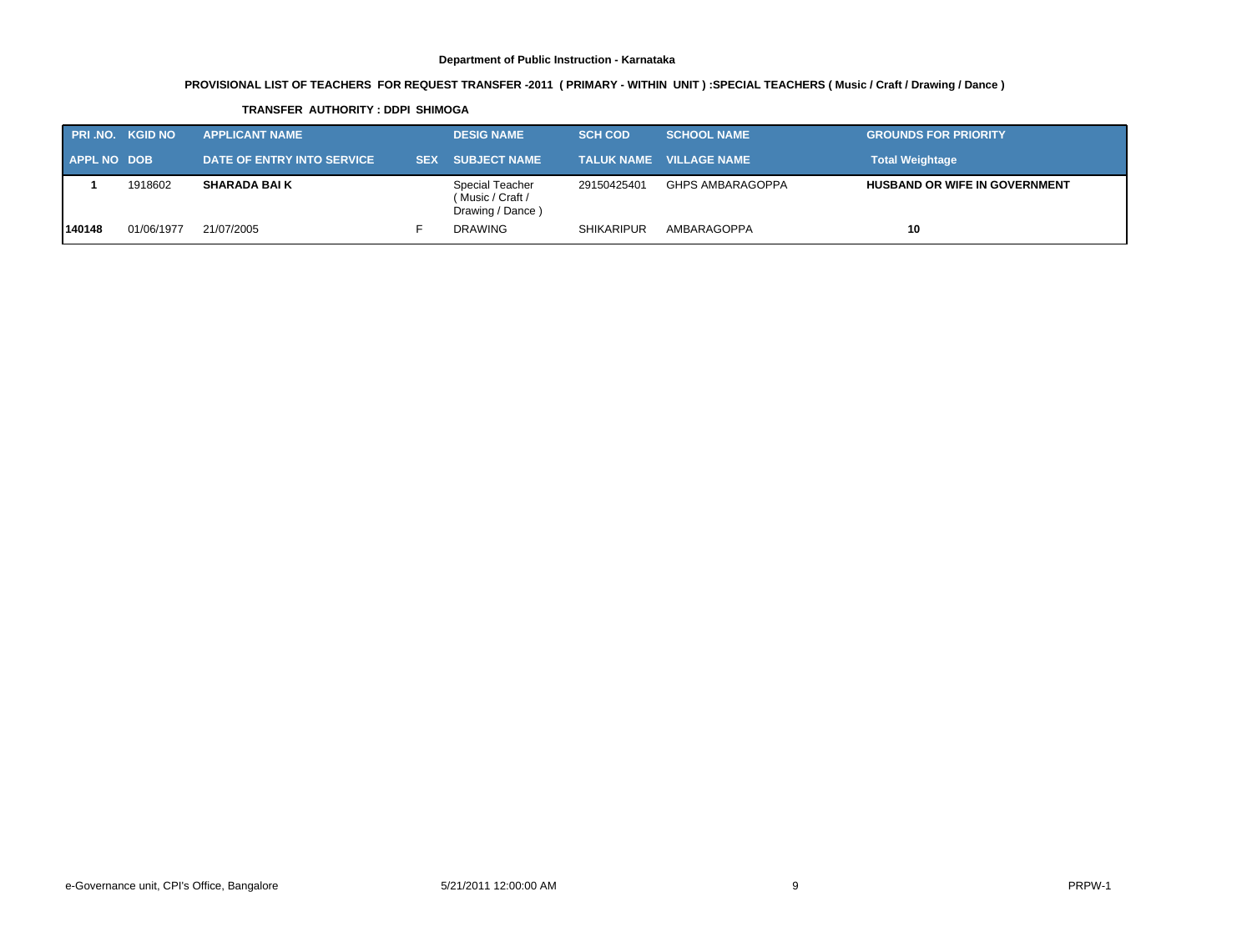# **PROVISIONAL LIST OF TEACHERS FOR REQUEST TRANSFER -2011 ( PRIMARY - WITHIN UNIT ) :SPECIAL TEACHERS ( Music / Craft / Drawing / Dance )**

#### **TRANSFER AUTHORITY : DDPI HASSAN**

| <b>PRI.NO. KGID NO</b> |            | <b>APPLICANT NAME</b>      |   | <b>DESIG NAME</b>                                       | <b>SCH COD</b> | <b>SCHOOL NAME</b>             | <b>GROUNDS FOR PRIORITY</b> |
|------------------------|------------|----------------------------|---|---------------------------------------------------------|----------------|--------------------------------|-----------------------------|
| <b>APPL NO DOB</b>     |            | DATE OF ENTRY INTO SERVICE |   | <b>SEX SUBJECT NAME</b>                                 |                | <b>TALUK NAME VILLAGE NAME</b> | <b>Total Weightage</b>      |
|                        | 1343591    | <b>THIMMAPPA</b>           |   | Special Teacher<br>(Music / Craft /<br>Drawing / Dance) | 29230217502    | GHPS MALLIPATTANA              | <b>OTHER CASES MEN</b>      |
| 176734                 | 29/07/1964 | 05/09/1994                 | м | <b>DRAWING</b>                                          | ARAKALAGUD     | MALLIPATTANA                   | 32                          |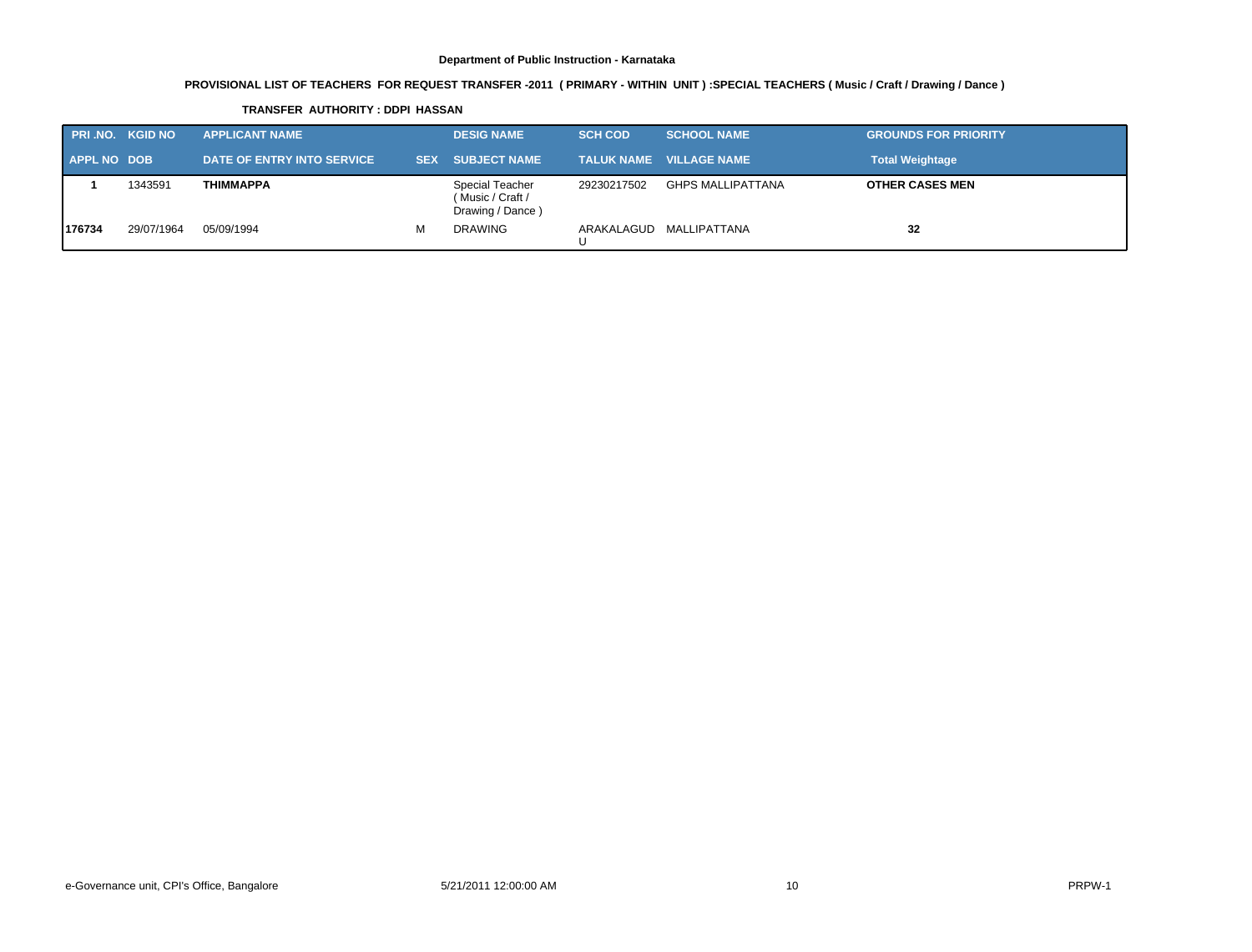# **PROVISIONAL LIST OF TEACHERS FOR REQUEST TRANSFER -2011 ( PRIMARY - WITHIN UNIT ) :SPECIAL TEACHERS ( Music / Craft / Drawing / Dance )**

### **TRANSFER AUTHORITY : DDPI MYSORE**

| PRI.NO. KGID NO    |            | <b>APPLICANT NAME</b>      |            | <b>DESIG NAME</b>                                       | <b>SCH COD</b>    | <b>SCHOOL NAME</b>         | <b>GROUNDS FOR PRIORITY</b>              |
|--------------------|------------|----------------------------|------------|---------------------------------------------------------|-------------------|----------------------------|------------------------------------------|
| <b>APPL NO DOB</b> |            | DATE OF ENTRY INTO SERVICE | <b>SEX</b> | <b>SUBJECT NAME</b>                                     | <b>TALUK NAME</b> | <b>VILLAGE NAME</b>        | <b>Total Weightage</b>                   |
|                    | 1355937    | <b>PRABHU SWAMY M</b>      |            | Special Teacher<br>(Music / Craft /<br>Drawing / Dance) | 29261117301       | <b>GHPS THALAKADU</b>      | <b>PHISICALLY HANDICAPPED (&gt; 40%)</b> |
| 030038             | 20/06/1975 | 23/11/1994                 | M          | <b>MUSIC</b>                                            | T.N.PURA          | <b>TALAKADU</b>            | 32                                       |
| $\mathbf{2}$       | 1898914    | <b>G S BHARATHI</b>        |            | Special Teacher<br>(Music / Craft /<br>Drawing / Dance) | 29260914201       | <b>GHPS KALALE</b>         | HUSBAND AND WIFE BOTH IN GOVERNMENT      |
| 056703             | 16/09/1972 | 18/07/2005                 | F.         | <b>MUSIC</b>                                            | NANJANAGUD KALALE |                            | 10                                       |
| 3                  | 1900143    | <b>SRIDEVI R H</b>         |            | Special Teacher<br>(Music / Craft /<br>Drawing / Dance) | 29260334002       | <b>GHPS GIRLS H.D.KOTE</b> | <b>OTHER CASES WOMEN</b>                 |
| 137109             | 02/08/1980 | 24/11/2005                 | F.         | <b>MUSIC</b>                                            | H.D.KOTE          | H D KOTE WARD-7            | 5                                        |
| 4                  | 1898953    | <b>PRAKASH</b>             |            | Special Teacher<br>(Music / Craft /<br>Drawing / Dance) | 29260914201       | <b>GHPS KALALE</b>         | <b>OTHER CASES MEN</b>                   |
| 076048             | 01/06/1980 | 18/07/2005                 | м          | <b>DRAWING</b>                                          | NANJANAGUD KALALE |                            | 10                                       |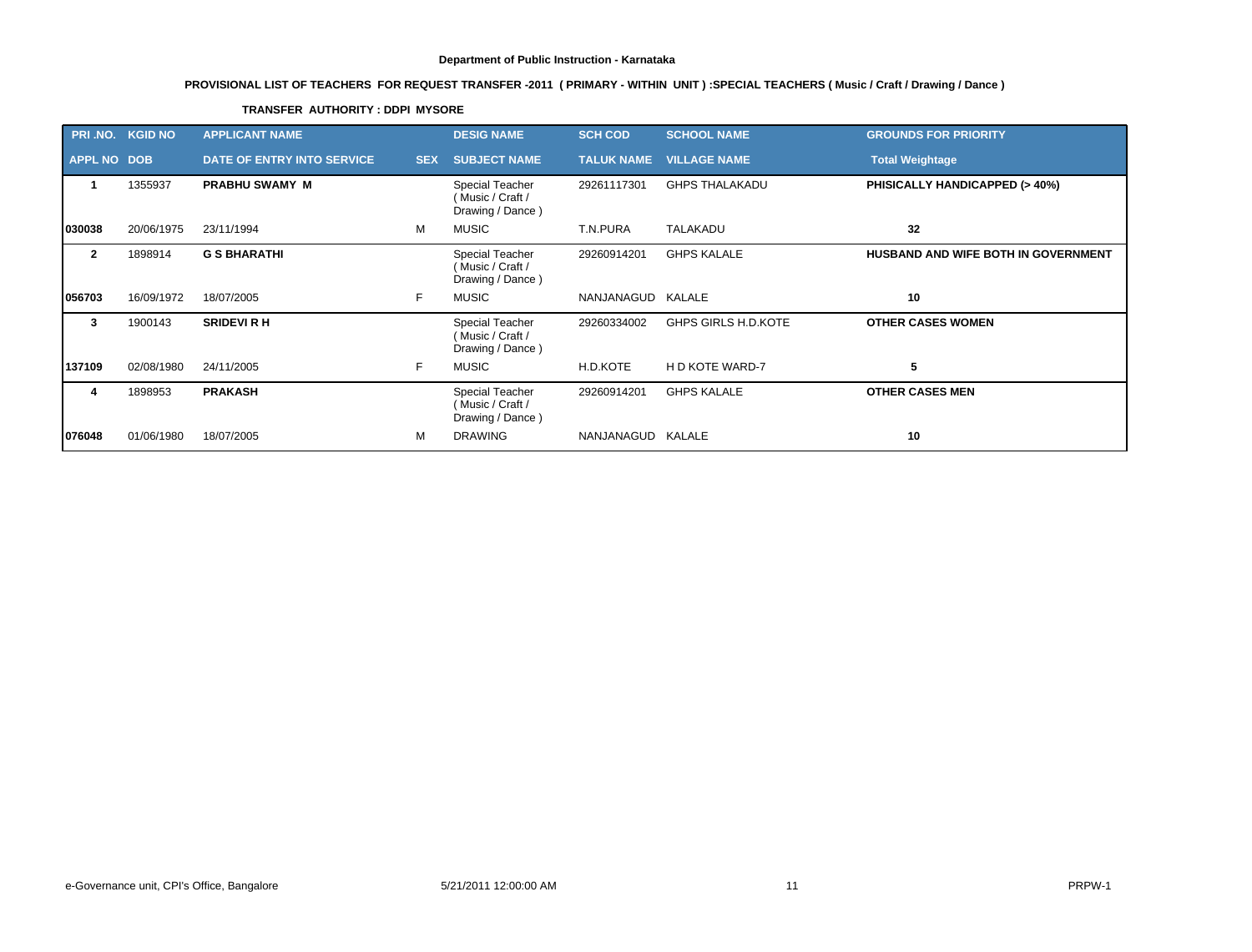# **PROVISIONAL LIST OF TEACHERS FOR REQUEST TRANSFER -2011 ( PRIMARY - WITHIN UNIT ) :SPECIAL TEACHERS ( Music / Craft / Drawing / Dance )**

#### **TRANSFER AUTHORITY : DDPI CHAMARAJANAGAR**

| <b>PRI.NO. KGID NO</b> |            | <b>APPLICANT NAME</b>             |            | <b>DESIG NAME</b>                                       | <b>SCH COD</b>            | <b>SCHOOL NAME</b>             | <b>GROUNDS FOR PRIORITY</b> |
|------------------------|------------|-----------------------------------|------------|---------------------------------------------------------|---------------------------|--------------------------------|-----------------------------|
| <b>APPL NO DOB</b>     |            | DATE OF ENTRY INTO SERVICE        | <b>SEX</b> | <b>SUBJECT NAME</b>                                     |                           | <b>TALUK NAME VILLAGE NAME</b> | <b>Total Weightage</b>      |
|                        | 1923445    | <b>SAVITA BHIMARAO TALAGHATTI</b> |            | Special Teacher<br>(Music / Craft /<br>Drawing / Dance) | 29270119802               | <b>GHPS SANTHE MARAHALLI</b>   | <b>OTHER CASES WOMEN</b>    |
| 057522                 | 22/07/1974 | 15/06/2005                        |            | <b>DRAWING</b>                                          | CHAMARAJA<br><b>NAGAR</b> | SANTHE MARAHALLI               | 10                          |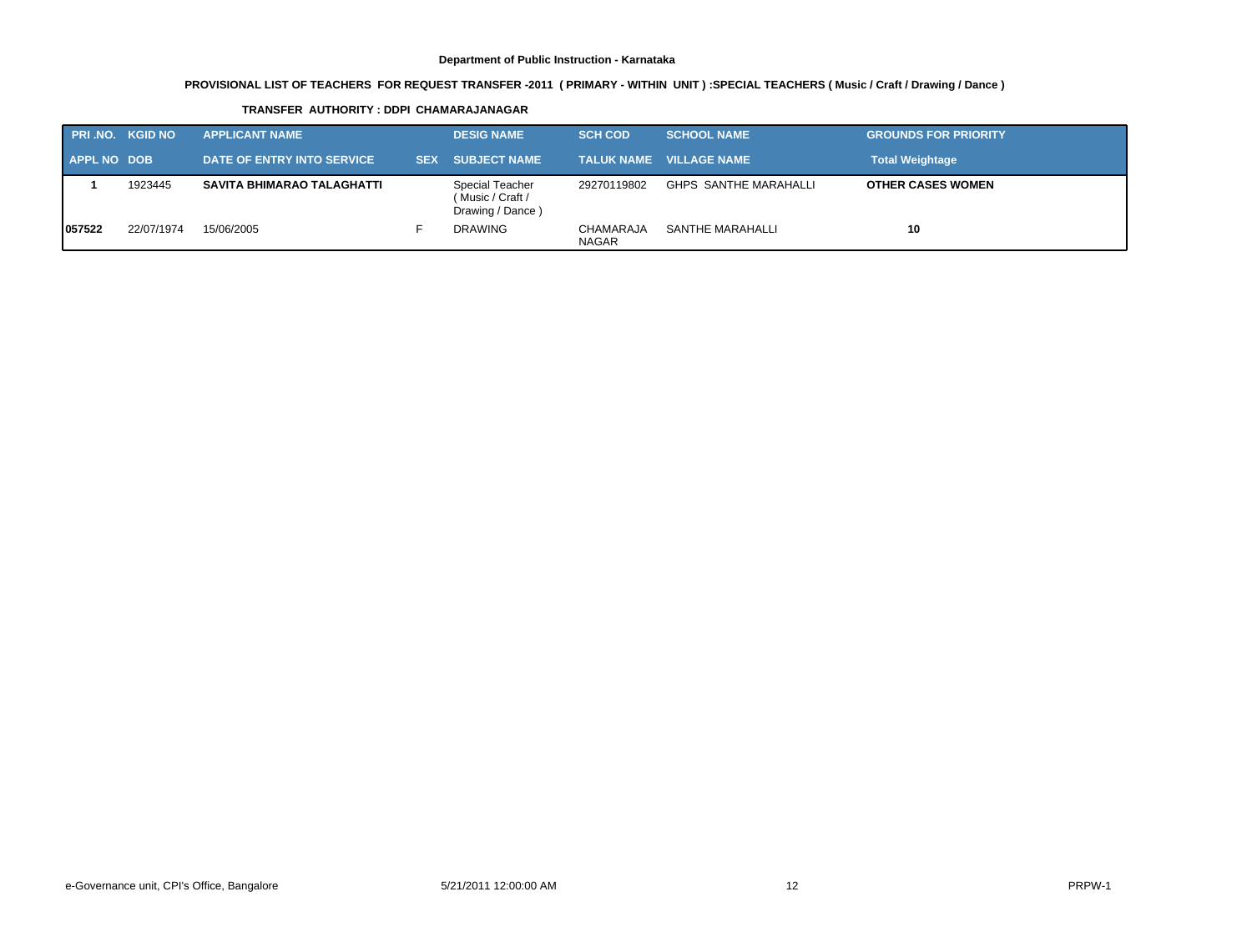# **PROVISIONAL LIST OF TEACHERS FOR REQUEST TRANSFER -2011 ( PRIMARY - WITHIN UNIT ) :SPECIAL TEACHERS ( Music / Craft / Drawing / Dance )**

#### **TRANSFER AUTHORITY : DDPI CHIKKODI**

| <b>PRI.NO. KGID NO</b> |            | <b>APPLICANT NAME</b>                 | <b>DESIG NAME</b>                                       | <b>SCH COD</b> | <b>SCHOOL NAME</b>             | <b>GROUNDS FOR PRIORITY</b>          |
|------------------------|------------|---------------------------------------|---------------------------------------------------------|----------------|--------------------------------|--------------------------------------|
| <b>APPL NO DOB</b>     |            | DATE OF ENTRY INTO SERVICE            | SEX SUBJECT NAME                                        |                | TALUK NAME     VILLAGE NAME  ' | <b>Total Weightage</b>               |
|                        | 1999781    | <b>GAJANAND TAI SATTYAWWA KAMBALE</b> | Special Teacher<br>(Music / Craft /<br>Drawing / Dance) | 29300606901    | K.H.P.B.S.NANDGAON             | <b>HUSBAND OR WIFE IN GOVERNMENT</b> |
| 206230                 | 22/07/1977 | 15/07/2005<br>м                       | <b>DRAWING</b>                                          | <b>GOKAK</b>   | MUTNAL.                        | 10                                   |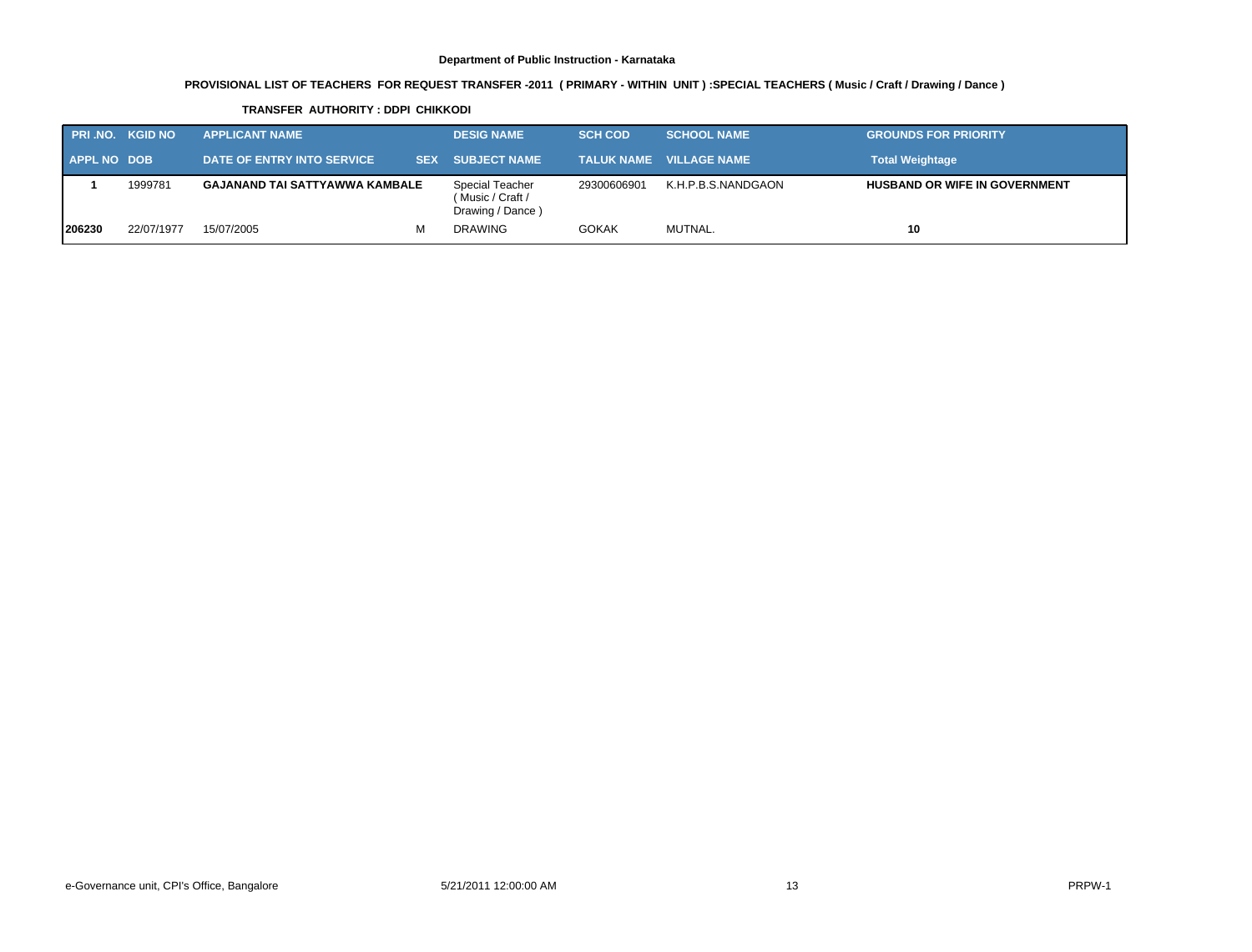# **PROVISIONAL LIST OF TEACHERS FOR REQUEST TRANSFER -2011 ( PRIMARY - WITHIN UNIT ) :SPECIAL TEACHERS ( Music / Craft / Drawing / Dance )**

#### **TRANSFER AUTHORITY : DDPI YADGIRI**

| <b>PRI.NO. KGID NO</b> |            | <b>APPLICANT NAME</b>      |   | <b>DESIG NAME</b>                                       | <b>SCH COD</b> | <b>SCHOOL NAME</b>             | <b>GROUNDS FOR PRIORITY</b> |
|------------------------|------------|----------------------------|---|---------------------------------------------------------|----------------|--------------------------------|-----------------------------|
| <b>APPL NO DOB</b>     |            | DATE OF ENTRY INTO SERVICE |   | <b>SEX SUBJECT NAME</b>                                 |                | <b>TALUK NAME VILLAGE NAME</b> | <b>Total Weightage</b>      |
|                        | 1945403    | RAMKRISHNA TUKARAM         |   | Special Teacher<br>(Music / Craft /<br>Drawing / Dance) | 29330708202    | GOVHPS KOLLUR (M)              | <b>OTHER CASES MEN</b>      |
| 174906                 | 02/06/1973 | 19/07/2005                 | м | <b>MUSIC</b>                                            | SHAHAPUR       | <b>KOLLUR</b>                  | 10                          |